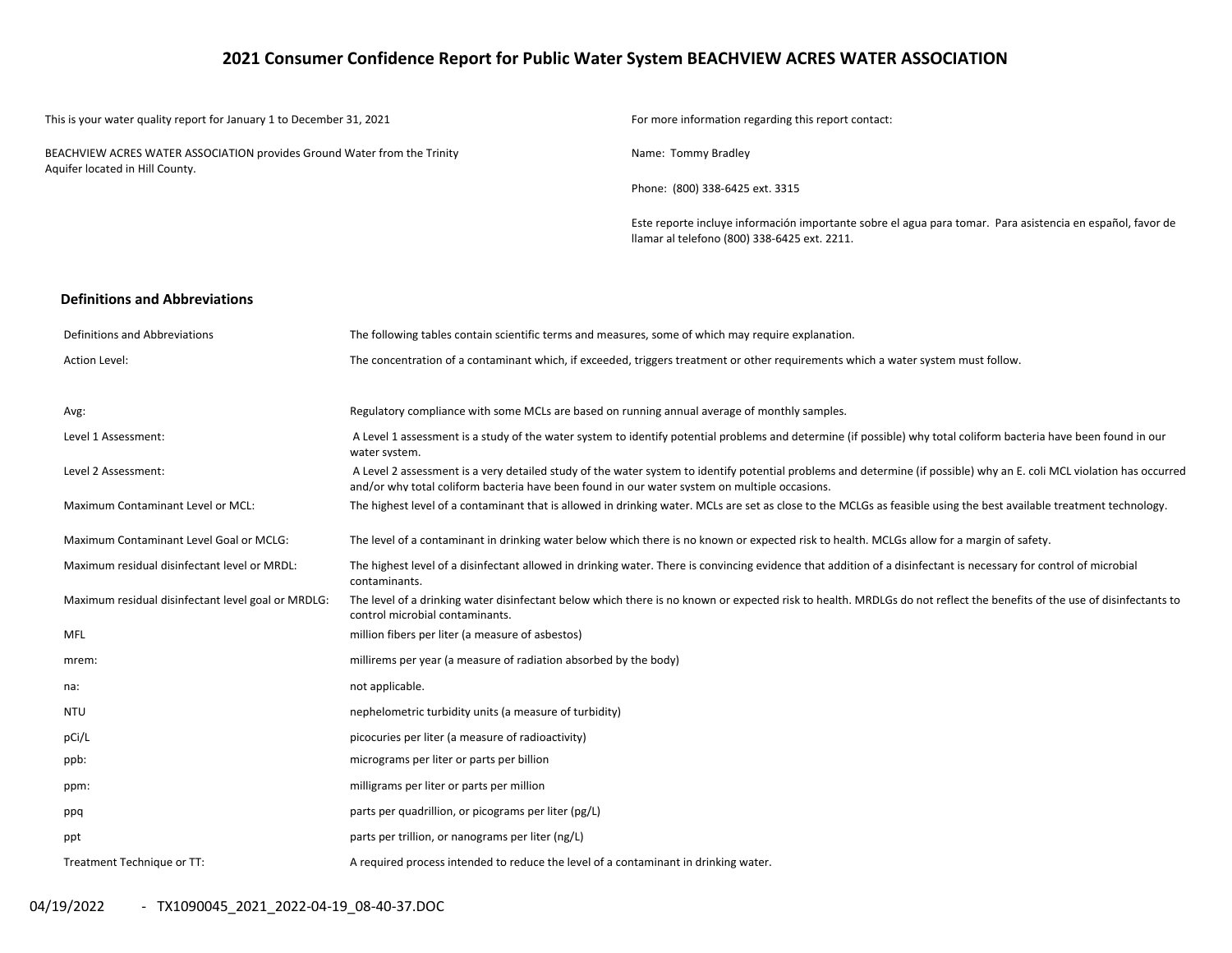# **Information about your Drinking Water**

The sources of drinking water (both tap water and bottled water) include rivers, lakes, streams, ponds, reservoirs, springs, and wells. As water travels over the surface of the land or through the ground, it dissolves naturally‐occurring minerals and, in some cases, radioactive material, and can pick up substances resulting from the presence of animals or from human activity.

Drinking water, including bottled water, may reasonably be expected to contain at least small amounts of some contaminants. The presence of contaminants does not necessarily indicate that water poses <sup>a</sup> health risk. More information about contaminants and potential health effects can be obtained by calling the EPAs Safe Drinking Water Hotline at (800) 426‐4791.

Contaminants that may be present in source water include:

‐ Microbial contaminants, such as viruses and bacteria, which may come from sewage treatment plants, septic systems, agricultural livestock operations, and wildlife.

‐ Inorganic contaminants, such as salts and metals, which can be naturally‐occurring or result from urban storm water runoff, industrial or domestic wastewater discharges, oil and gas production, mining, or farming.

‐ Pesticides and herbicides, which may come from <sup>a</sup> variety of sources such as agriculture, urban storm water runoff, and residential uses.

‐ Organic chemical contaminants, including synthetic and volatile organic chemicals, which are by‐products of industrial processes and petroleum production, and can also come from gas stations, urban storm water runoff, and septic systems.

‐ Radioactive contaminants, which can be naturally‐occurring or be the result of oil and gas production and mining activities.

In order to ensure that tap water is safe to drink, EPA prescribes regulations which limit the amount of certain contaminants in water provided by public water systems. FDA regulations establish limits for contaminants in bottled water which must provide the same protection for public health.

Contaminants may be found in drinking water that may cause taste, color, or odor problems. These types of problems are not necessarily causes for health concerns. For more information on taste, odor, or color of drinking water, please contact the system's business office.

You may be more vulnerable than the general population to certain microbial contaminants, such as Cryptosporidium, in drinking water. Infants, some elderly, or immunocompromised persons such as those undergoing chemotherapy for cancer; persons who have undergone organ transplants; those who are undergoing treatment with steroids; and people with HIV/AIDS or other immune system disorders, can be particularly at risk from infections. You should seek advice about drinking water from your physician or health care providers. Additional guidelines on appropriate means to lessen the risk of infection by Cryptosporidium are available from the Safe Drinking Water Hotline (800‐426‐4791).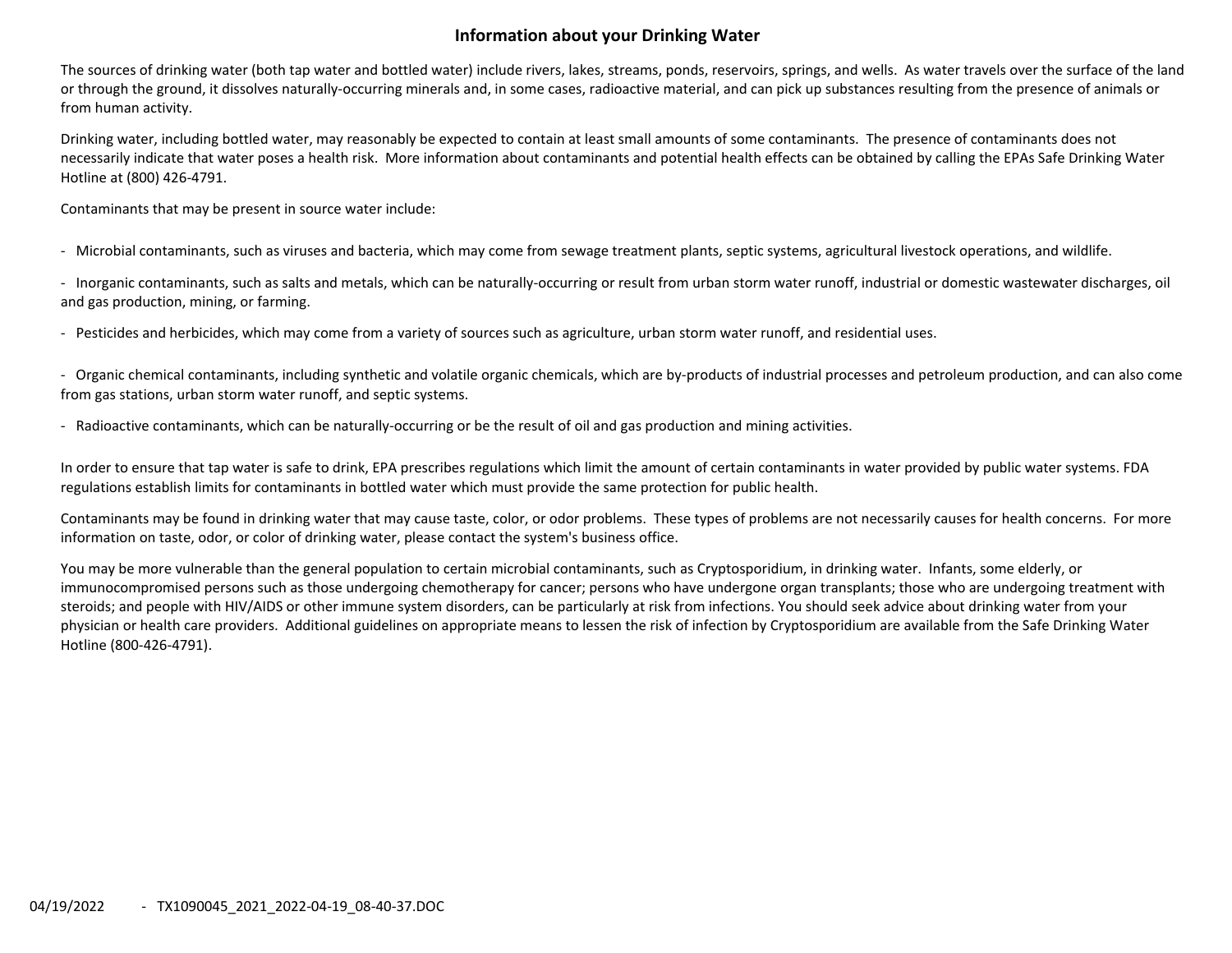If present, elevated levels of lead can cause serious health problems, especially for pregnant women and young children. Lead in drinking water is primarily from materials and components associated with service lines and home plumbing. We are responsible for providing high quality drinking water, but we cannot control the variety of materials used in plumbing components. When your water has been sitting for several hours, you can minimize the potential for lead exposure by flushing your tap for 30 seconds to 2 minutes before using water for drinking or cooking. If you are concerned about lead in your water, you may wish to have your water tested. Information on lead in drinking water, testing methods, and steps you can take to minimize exposure is available from the Safe Drinking Water Hotline or at http://www.epa.gov/safewater/lead.

This is an alert about your drinking water and <sup>a</sup> cosmetic dental problem that might affect children under nine years of age. At low levels, fluoride can help prevent cavities, but children drinking water containing more than 2 milligrams per liter (mg/L) of fluoride may develop cosmetic discoloration of their permanent teeth (dental fluorosis). The drinking water provided by your community water system Beachview Acres Water Association has <sup>a</sup> fluoride concentration of **4.04** mg/L.

Dental fluorosis, in its moderate or severe forms, may result in <sup>a</sup> brown staining and/or pitting of the permanent teeth. This problem occurs only in developing teeth, before they erupt from the gums. Children under nine should be provided with alternative sources of drinking water or water that has been treated to remove the fluoride to avoid the possibility of staining and pitting of their permanent teeth. You may also want to contact your dentist about proper use by young children of fluoride-containing products. Older children and adults may safely drink the water.

For more information, please call Tommy Bradley of Beachview Acres Water Association at (800) 338‐6425 ext. 3315. Some home water treatment units are also available to remove fluoride from drinking water. To learn more about available home water treatment units, you may call NSF International at 1‐877‐8‐NSF‐HELP.

# **Public Participation Opportunities**

Date: August 1, 2022 Time: 10:00 a.m. Location: HILCO United Services, 4581 FM 933, Whitney, TX 76692

## **Information about Source Water**

TCEQ completed an assessment of your source water, and results indicate that some of our sources are susceptible to certain contaminants. The sampling requirements for your water system is based on this susceptibility and previous sample data. Any detections of these contaminants will be found in this Consumer Confidence Report. For more information on source water assessments and protection efforts at our system contact Tommy Bradley of Beachview Acres Water Association at (800) 338‐6425 ext. 3315.

| Lead and Copper | Date Sampled | <b>MCLG</b> | <b>Action Level (AL)</b> | 90th Percentile | # Sites Over AL | <b>Units</b> | Violation | <b>Likely Source of Contamination</b>                                                                         |
|-----------------|--------------|-------------|--------------------------|-----------------|-----------------|--------------|-----------|---------------------------------------------------------------------------------------------------------------|
| <b>Copper</b>   | 2021         | 1.3         | ر…                       | 0.09            |                 | ppm          | N         | Erosion of natural deposits; Leaching from wood<br>preservatives; Corrosion of household plumbing<br>systems. |

| Water System Detail Information |                                   |                        |               |  |  |  |  |  |  |  |
|---------------------------------|-----------------------------------|------------------------|---------------|--|--|--|--|--|--|--|
| Water System No.:               | TX1090045                         | Federal Type:          | $\mathsf{IC}$ |  |  |  |  |  |  |  |
| Water System Name:              | BEACHVIEW ACRES WATER ASSOCIATION | <b>Federal Source:</b> | GW            |  |  |  |  |  |  |  |
| <b>Principal County Served:</b> | <b>HILL</b>                       | System Status:         | A             |  |  |  |  |  |  |  |
| Principal City Served:          |                                   | Activity Date:         | $ 01-01-1913$ |  |  |  |  |  |  |  |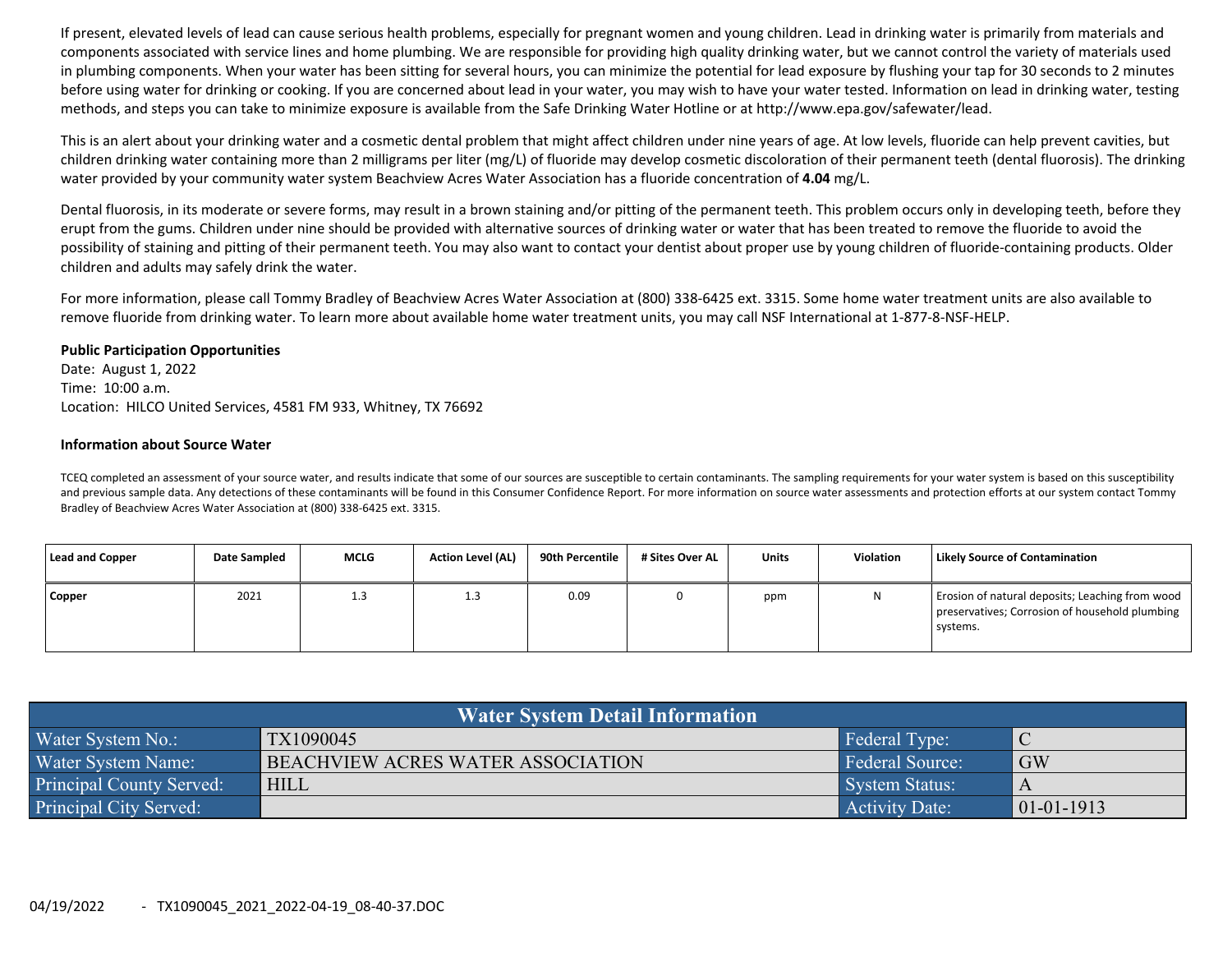| <b>PBCU Sample Summary Results</b>   |             |                          |                  |              |                              |                         |  |  |  |
|--------------------------------------|-------------|--------------------------|------------------|--------------|------------------------------|-------------------------|--|--|--|
| <b>MP Begin Date</b>                 | <b>Type</b> | # Samples                | <b>Measure</b>   | <b>Units</b> | <b>Analyte Code/Name</b>     | <b>Last Sample Date</b> |  |  |  |
| 01-01-2021<br>$06 - 30 - 2021$       | AL          | 0 Exceeding Action Level |                  |              | <b>CU90 - COPPER SUMMARY</b> |                         |  |  |  |
| $01 - 01 - 2021$<br>06-30-2021       | 90%         | 5                        | 0.09             | MG/L         | <b>CU90 - COPPER SUMMARY</b> | 06-09-2021              |  |  |  |
| $01 - 01 - 2021$<br>06-30-2021       | AL          | 0 Exceeding Action Level |                  |              | PB90 - LEAD SUMMARY          |                         |  |  |  |
| $01 - 01 - 2021$<br>$06 - 30 - 2021$ | 90%         | 5                        | $\overline{0}$   | MG/L         | PB90 - LEAD SUMMARY          | 06-09-2021              |  |  |  |
| 07-01-2020<br>12-31-2020             | 90%         | 5                        | 0.048            | MG/L         | <b>CU90 - COPPER SUMMARY</b> | 12-03-2020              |  |  |  |
| 07-01-2020<br>12-31-2020             | AL          | 0 Exceeding Action Level |                  |              | <b>CU90 - COPPER SUMMARY</b> |                         |  |  |  |
| 07-01-2020<br>12-31-2020             | 90%         | 5                        | $\boldsymbol{0}$ | MG/L         | PB90 - LEAD SUMMARY          | 12-03-2020              |  |  |  |
| 07-01-2020<br>$12 - 31 - 2020$       | AL          | 0 Exceeding Action Level |                  |              | PB90 - LEAD SUMMARY          |                         |  |  |  |
| 01-01-2002<br>12-31-2010             | 90%         | 5                        | 0.0616           | MG/L         | <b>CU90 - COPPER SUMMARY</b> | 09-15-2009              |  |  |  |
| 01-01-2002<br>12-31-2010             | AL          | 0 Exceeding Action Level |                  |              | <b>CU90 - COPPER SUMMARY</b> |                         |  |  |  |
| 01-01-2002<br>12-31-2010             | AL          | 0 Exceeding Action Level |                  |              | PB90 - LEAD SUMMARY          |                         |  |  |  |
| 01-01-2002<br>12-31-2010             | 90%         | 5                        | 0.00074          | MG/L         | PB90 - LEAD SUMMARY          | 09-15-2009              |  |  |  |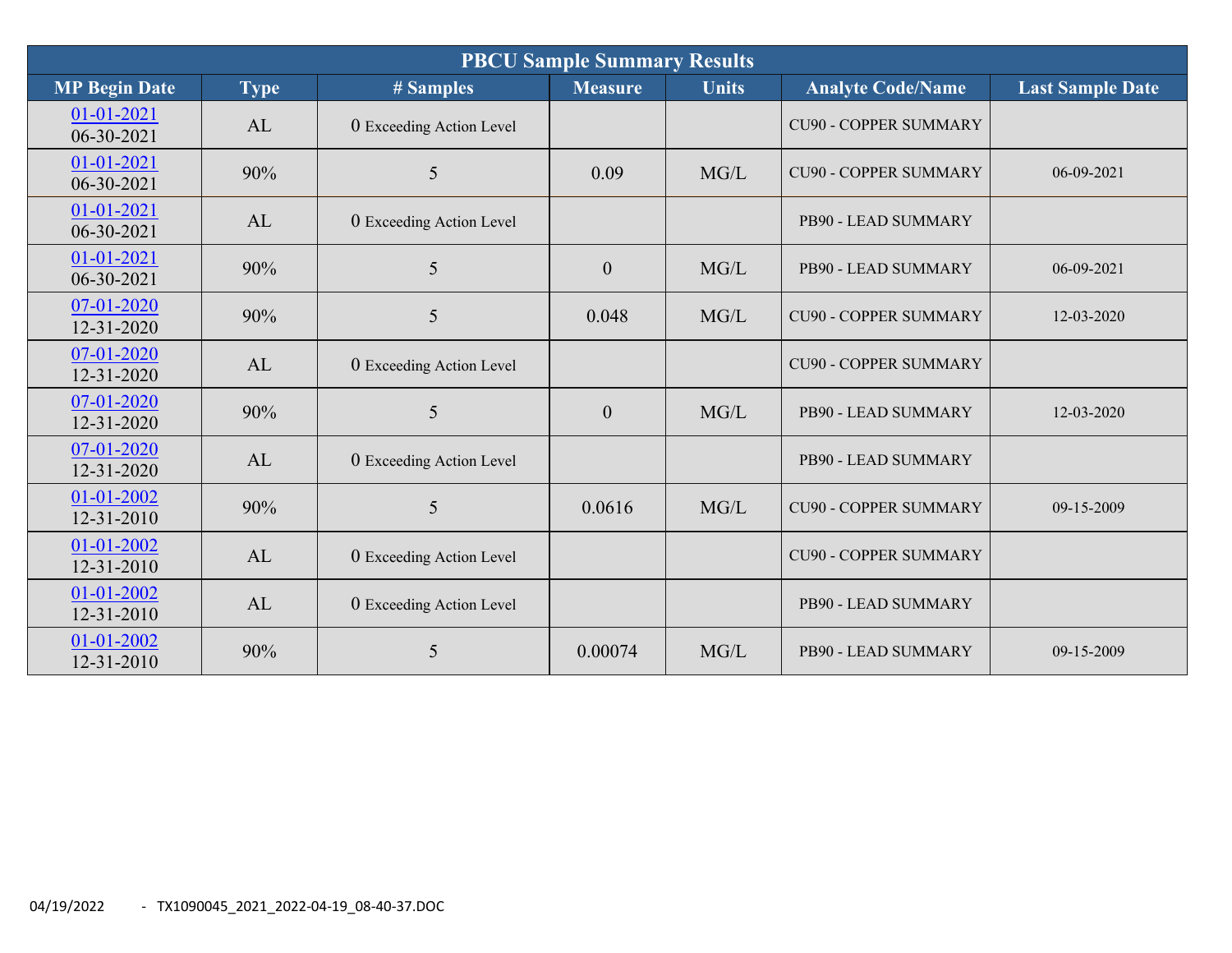# **2021 Water Quality Test Results**

| Disinfection By-Products     | <b>Collection Date</b> | <b>Highest Level</b><br>Detected | <b>Range of Individual</b><br><b>Samples</b> | <b>MCLG</b>              | <b>MCL</b> | <b>Units</b> | <b>Violation</b> | <b>Likely Source of Contamination</b>      |
|------------------------------|------------------------|----------------------------------|----------------------------------------------|--------------------------|------------|--------------|------------------|--------------------------------------------|
| Total Trihalomethanes (TTHM) | 09/25/2019             | 3.73                             | $3.73 - 3.73$                                | No goal for the<br>total | 80         | ppb          | N                | By-product of drinking water disinfection. |

| <b>Inorganic Contaminants</b>  | <b>Collection Date</b> | <b>Highest Level</b><br><b>Detected</b> | <b>Range of Individual</b><br><b>Samples</b> | <b>MCLG</b> | <b>MCL</b> | <b>Units</b> | <b>Violation</b> | <b>Likely Source of Contamination</b>                                                                                            |
|--------------------------------|------------------------|-----------------------------------------|----------------------------------------------|-------------|------------|--------------|------------------|----------------------------------------------------------------------------------------------------------------------------------|
| Barium                         | 12/09/2020             | 0.016                                   | $0.016 - 0.016$                              |             |            | ppm          | N                | Discharge of drilling wastes; Discharge from metal<br>refineries; Erosion of natural deposits.                                   |
| Chromium                       | 12/09/2020             | 7.1                                     | $7.1 - 7.1$                                  | 100         | 100        | ppb          | N                | Discharge from steel and pulp mills; Erosion of<br>natural deposits.                                                             |
| <b>Fluoride</b>                | 12/10/2019             | 4.04                                    | $4.04 - 4.04$                                |             | 4.0        | ppm          | N                | Erosion of natural deposits; Water additive which<br>promotes strong teeth; Discharge from fertilizer and<br>aluminum factories. |
| Nitrate [measured as Nitrogen] | 2021                   | 0.146                                   | $0.146 - 0.146$                              | 10          | 10         | ppm          | N                | Runoff from fertilizer use; Leaching from septic tanks,<br>sewage; Erosion of natural deposits.                                  |

| Radioactive Contaminants                   | <b>Collection Date</b> | <b>Highest Level</b><br><b>Detected</b> | Range of Individual<br><b>Samples</b> | <b>MCLG</b> | <b>MCL</b> | <b>Units</b> | Violation | <b>Likely Source of Contamination</b> |
|--------------------------------------------|------------------------|-----------------------------------------|---------------------------------------|-------------|------------|--------------|-----------|---------------------------------------|
| Gross alpha excluding radon<br>and uranium | 12/09/2020             |                                         | כ- כ                                  |             | 15         | pCi/L        |           | Erosion of natural deposits.          |

### **Disinfectant Residual**

| Disinfectant Residual | Year | <b>Average Level</b> | <b>Range of Levels</b><br><b>Detected</b> | <b>MRDL</b> | <b>MRDLG</b> | <b>Unit of Measure</b> | Violation (Y/N) | Source in Drinking Water                 |
|-----------------------|------|----------------------|-------------------------------------------|-------------|--------------|------------------------|-----------------|------------------------------------------|
| Chlorine              | 2021 | 1.91                 | $1.2 - 2.6$                               |             |              | mg/L                   | ιч.             | Water additive used to control microbes. |

Note: Management and subsequent ownership of this system did not begin until June 1, 2020. There are no records available prior to June 1, 2020.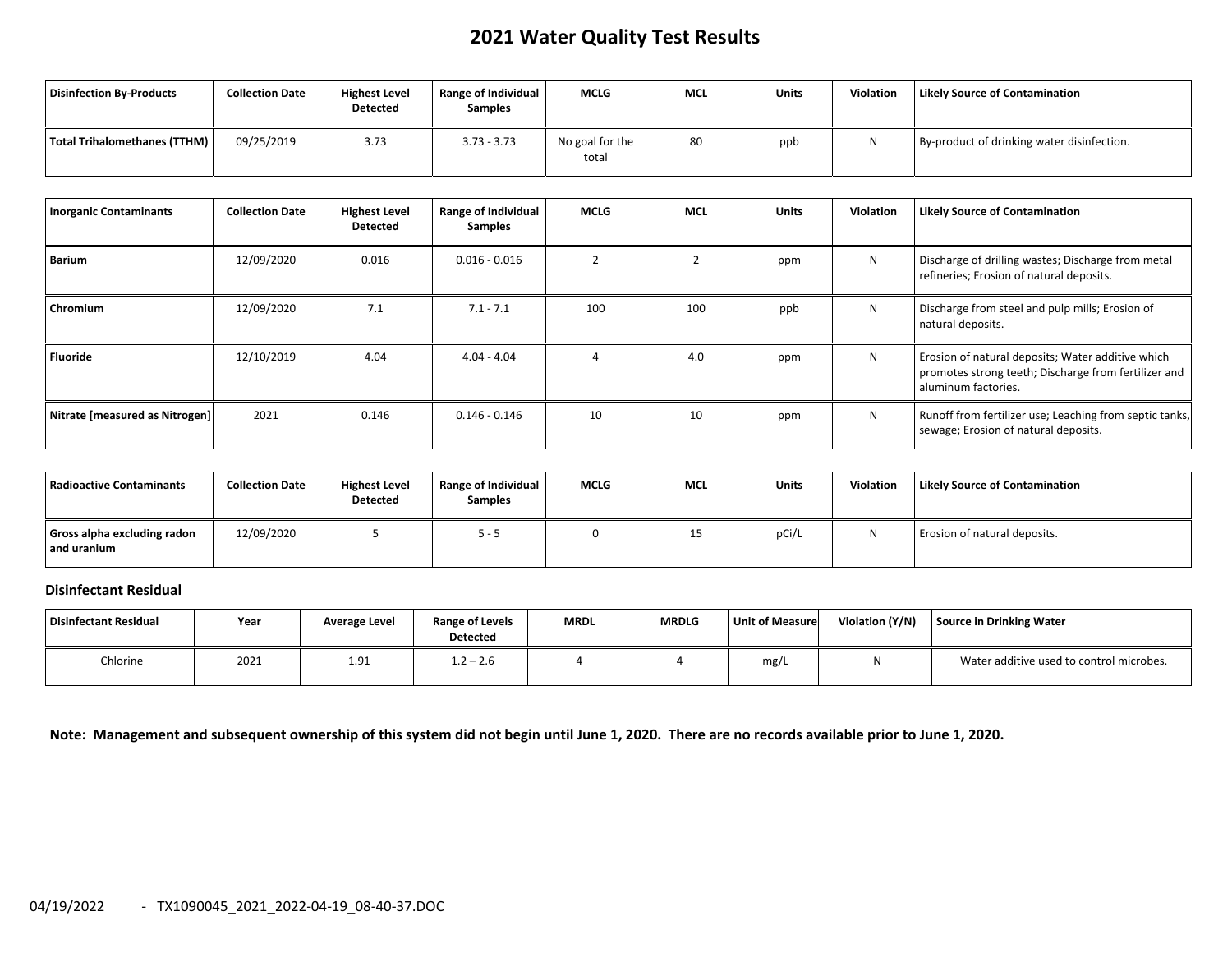### **Violations**

| <b>Consumer Confidence Rule</b>    |                                                                                                                                                                                                  |                      |                                                                                                                                                                                                                                   |  |  |  |  |  |  |  |
|------------------------------------|--------------------------------------------------------------------------------------------------------------------------------------------------------------------------------------------------|----------------------|-----------------------------------------------------------------------------------------------------------------------------------------------------------------------------------------------------------------------------------|--|--|--|--|--|--|--|
|                                    | The Consumer Confidence Rule requires community water systems to prepare and provide to their customers annual consumer confidence reports on the quality of the water delivered by the systems. |                      |                                                                                                                                                                                                                                   |  |  |  |  |  |  |  |
| <b>Violation Type</b>              | <b>Violation Begin</b>                                                                                                                                                                           | <b>Violation End</b> | <b>Violation Explanation</b>                                                                                                                                                                                                      |  |  |  |  |  |  |  |
| <b>CCR REPORT</b>                  | 07/01/2017                                                                                                                                                                                       | 05/21/2021           | We failed to provide to you, our drinking water customers, an annual report that informs you about the quality of our<br>drinking water and characterizes the risks from exposure to contaminants detected in our drinking water. |  |  |  |  |  |  |  |
| <b>CCR REPORT</b>                  | 07/01/2018                                                                                                                                                                                       | 05/21/2021           | We failed to provide to you, our drinking water customers, an annual report that informs you about the quality of our<br>drinking water and characterizes the risks from exposure to contaminants detected in our drinking water. |  |  |  |  |  |  |  |
| <b>CCR REPORT</b>                  | 07/01/2019                                                                                                                                                                                       | 05/21/2021           | We failed to provide to you, our drinking water customers, an annual report that informs you about the quality of our<br>drinking water and characterizes the risks from exposure to contaminants detected in our drinking water. |  |  |  |  |  |  |  |
| <b>CCR REPORT</b>                  | 07/01/2020                                                                                                                                                                                       | 05/21/2021           | We failed to provide to you, our drinking water customers, an annual report that informs you about the quality of our<br>drinking water and characterizes the risks from exposure to contaminants detected in our drinking water. |  |  |  |  |  |  |  |
| <b>Lead and Copper Rule</b>        |                                                                                                                                                                                                  |                      |                                                                                                                                                                                                                                   |  |  |  |  |  |  |  |
| containing plumbing materials.     |                                                                                                                                                                                                  |                      | The Lead and Copper Rule protects public health by minimizing lead and copper levels in drinking water, primarily by reducing water corrosivity. Lead and copper enter drinking water mainly from corrosion of lead and copper    |  |  |  |  |  |  |  |
| <b>Violation Type</b>              | <b>Violation Begin</b>                                                                                                                                                                           | <b>Violation End</b> | <b>Violation Explanation</b>                                                                                                                                                                                                      |  |  |  |  |  |  |  |
| FOLLOW-UP OR ROUTINE TAP M/R (LCR) | 10/01/2015                                                                                                                                                                                       | 01/14/2021           | We failed to test our drinking water for the contaminant and period indicated. Because of this failure, we cannot be sure of                                                                                                      |  |  |  |  |  |  |  |

| <b>Violation Type</b>              | <b>Violation Begin</b> | <b>Violation End</b> | <b>Violation Explanation</b>                                                                                                                                                                   |
|------------------------------------|------------------------|----------------------|------------------------------------------------------------------------------------------------------------------------------------------------------------------------------------------------|
| FOLLOW-UP OR ROUTINE TAP M/R (LCR) | 10/01/2015             | 01/14/2021           | We failed to test our drinking water for the contaminant and period indicated. Because of this failure, we cannot be sure of<br>the quality of our drinking water during the period indicated. |
| FOLLOW-UP OR ROUTINE TAP M/R (LCR) | 10/01/2016             | 01/14/2021           | We failed to test our drinking water for the contaminant and period indicated. Because of this failure, we cannot be sure of<br>the quality of our drinking water during the period indicated. |
| FOLLOW-UP OR ROUTINE TAP M/R (LCR) | 07/01/2017             | 01/14/2021           | We failed to test our drinking water for the contaminant and period indicated. Because of this failure, we cannot be sure of<br>the quality of our drinking water during the period indicated. |
| FOLLOW-UP OR ROUTINE TAP M/R (LCR) | 01/01/2018             | 01/14/2021           | We failed to test our drinking water for the contaminant and period indicated. Because of this failure, we cannot be sure of<br>the quality of our drinking water during the period indicated. |
| FOLLOW-UP OR ROUTINE TAP M/R (LCR) | 07/01/2018             | 01/14/2021           | We failed to test our drinking water for the contaminant and period indicated. Because of this failure, we cannot be sure of<br>the quality of our drinking water during the period indicated. |
| FOLLOW-UP OR ROUTINE TAP M/R (LCR) | 01/01/2019             | 01/14/2021           | We failed to test our drinking water for the contaminant and period indicated. Because of this failure, we cannot be sure of<br>the quality of our drinking water during the period indicated. |
| FOLLOW-UP OR ROUTINE TAP M/R (LCR) | 07/01/2019             | 01/14/2021           | We failed to test our drinking water for the contaminant and period indicated. Because of this failure, we cannot be sure of<br>the quality of our drinking water during the period indicated. |
| FOLLOW-UP OR ROUTINE TAP M/R (LCR) | 01/01/2020             | 01/14/2021           | We failed to test our drinking water for the contaminant and period indicated. Because of this failure, we cannot be sure of<br>the quality of our drinking water during the period indicated. |
| FOLLOW-UP OR ROUTINE TAP M/R (LCR) | 07/01/2020             | 01/14/2021           | We failed to test our drinking water for the contaminant and period indicated. Because of this failure, we cannot be sure of<br>the quality of our drinking water during the period indicated. |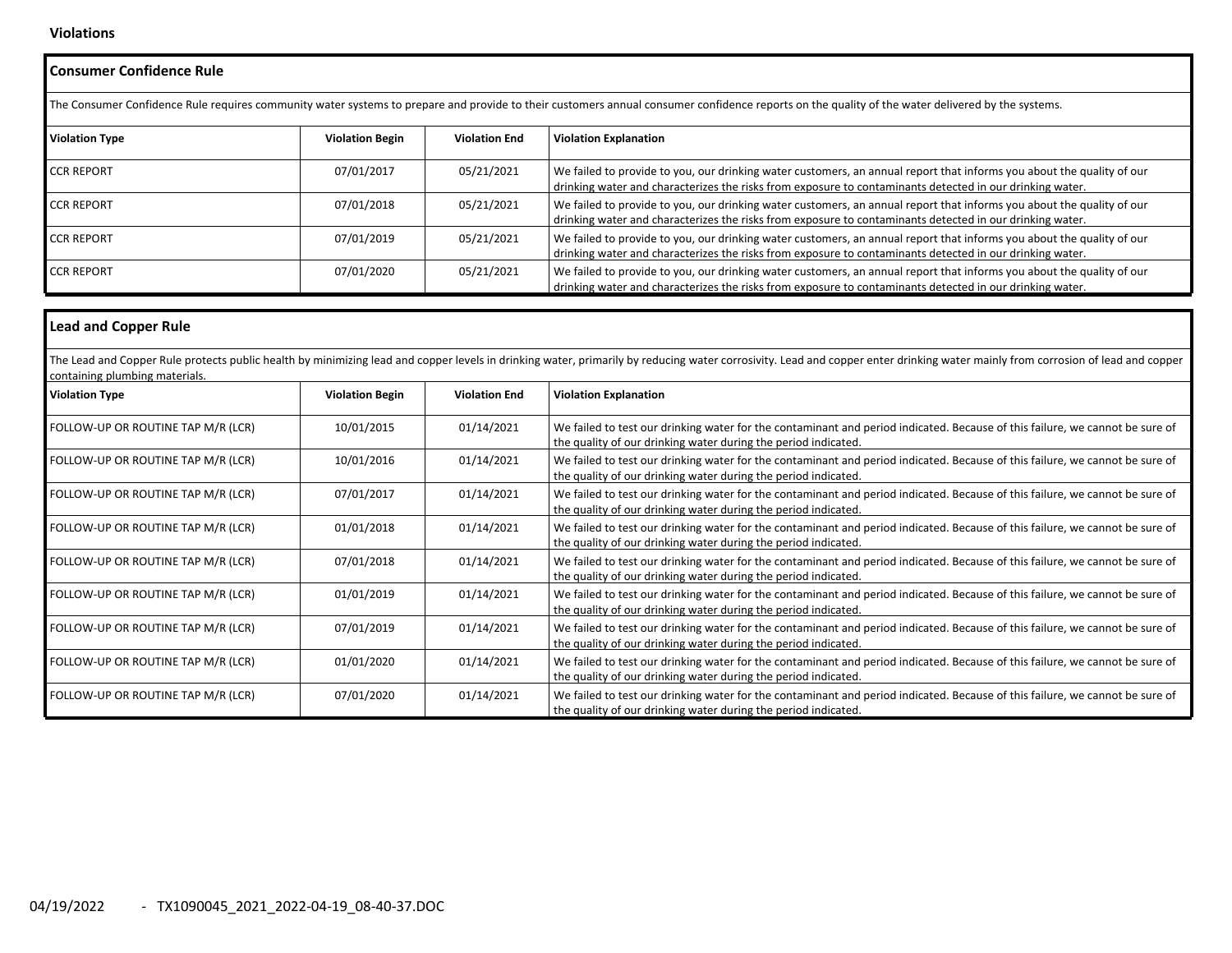## **Public Notification Rule** The Public Notification Rule helps to ensure that consumers will always know if there is a problem with their drinking water. These notices immediately alert consumers if there is a serious problem with their drinking wate (e.g., <sup>a</sup> boil water emergency). **Violation Type Violation Begin Violation End Violation Explanation** PUBLIC NOTICE RULE LINKED TO05/09/2008 | 01/20/2021 We failed to adequately notify you, our drinking water consumers, about a violation of the drinking water regulations. PUBLIC NOTICE RULE LINKED TO $\overline{07/25/2008}$  |  $\overline{01/20/2021}$  We failed to adequately notify you, our drinking water consumers, about a violation of the drinking water regulations. PUBLIC NOTICE RULE LINKED TO10/22/2014 | 01/20/2021 | We failed to adequately notify you, our drinking water consumers, about a violation of the drinking water regulations. PUBLIC NOTICE RULE LINKED TO $01/22/2015$  01/20/2021 We failed to adequately notify you, our drinking water consumers, about a violation of the drinking water regulations. PUBLIC NOTICE RULE LINKED TO $\vert$  01/20/2021 We failed to adequately notify you, our drinking water consumers, about a violation of the drinking water regulations. PUBLIC NOTICE RULE LINKED TO01/16/2017 | 01/20/2021 We failed to adequately notify you, our drinking water consumers, about a violation of the drinking water regulations. PUBLIC NOTICE RULE LINKED TO02/03/2017 | 01/20/2021 We failed to adequately notify you, our drinking water consumers, about a violation of the drinking water regulations. PUBLIC NOTICE RULE LINKED TO $\vert$  01/20/2021 We failed to adequately notify you, our drinking water consumers, about a violation of the drinking water regulations. PUBLIC NOTICE RULE LINKED TO $07/29/2018$  |  $01/20/2021$  We failed to adequately notify you, our drinking water consumers, about a violation of the drinking water regulations. PUBLIC NOTICE RULE LINKED TO10/26/2018 | 01/20/2021 | We failed to adequately notify you, our drinking water consumers, about a violation of the drinking water regulations. PUBLIC NOTICE RULE LINKED TO01/04/2019 | 01/20/2021 We failed to adequately notify you, our drinking water consumers, about a violation of the drinking water regulations. PUBLIC NOTICE RULE LINKED TO02/09/2019 **1** 01/20/2021 We failed to adequately notify you, our drinking water consumers, about a violation of the drinking water regulations. PUBLIC NOTICE RULE LINKED TO03/29/2019 | 01/20/2021 We failed to adequately notify you, our drinking water consumers, about a violation of the drinking water regulations. PUBLIC NOTICE RULE LINKED TO $\begin{array}{c|c} 04/06/2019 & 01/20/2021 & 06/2021 \end{array}$  We failed to adequately notify you, our drinking water consumers, about a violation of the drinking water regulations. PUBLIC NOTICE RULE LINKED TO06/27/2019 **1** 01/20/2021 We failed to adequately notify you, our drinking water consumers, about a violation of the drinking water regulations. PUBLIC NOTICE RULE LINKED TO10/04/2019 | 01/20/2021 | We failed to adequately notify you, our drinking water consumers, about a violation of the drinking water regulations. PUBLIC NOTICE RULE LINKED TO11/07/2019 | 01/20/2021 We failed to adequately notify you, our drinking water consumers, about a violation of the drinking water regulations. PUBLIC NOTICE RULE LINKED TO01/12/2020 **1** 01/20/2021 We failed to adequately notify you, our drinking water consumers, about a violation of the drinking water regulations.